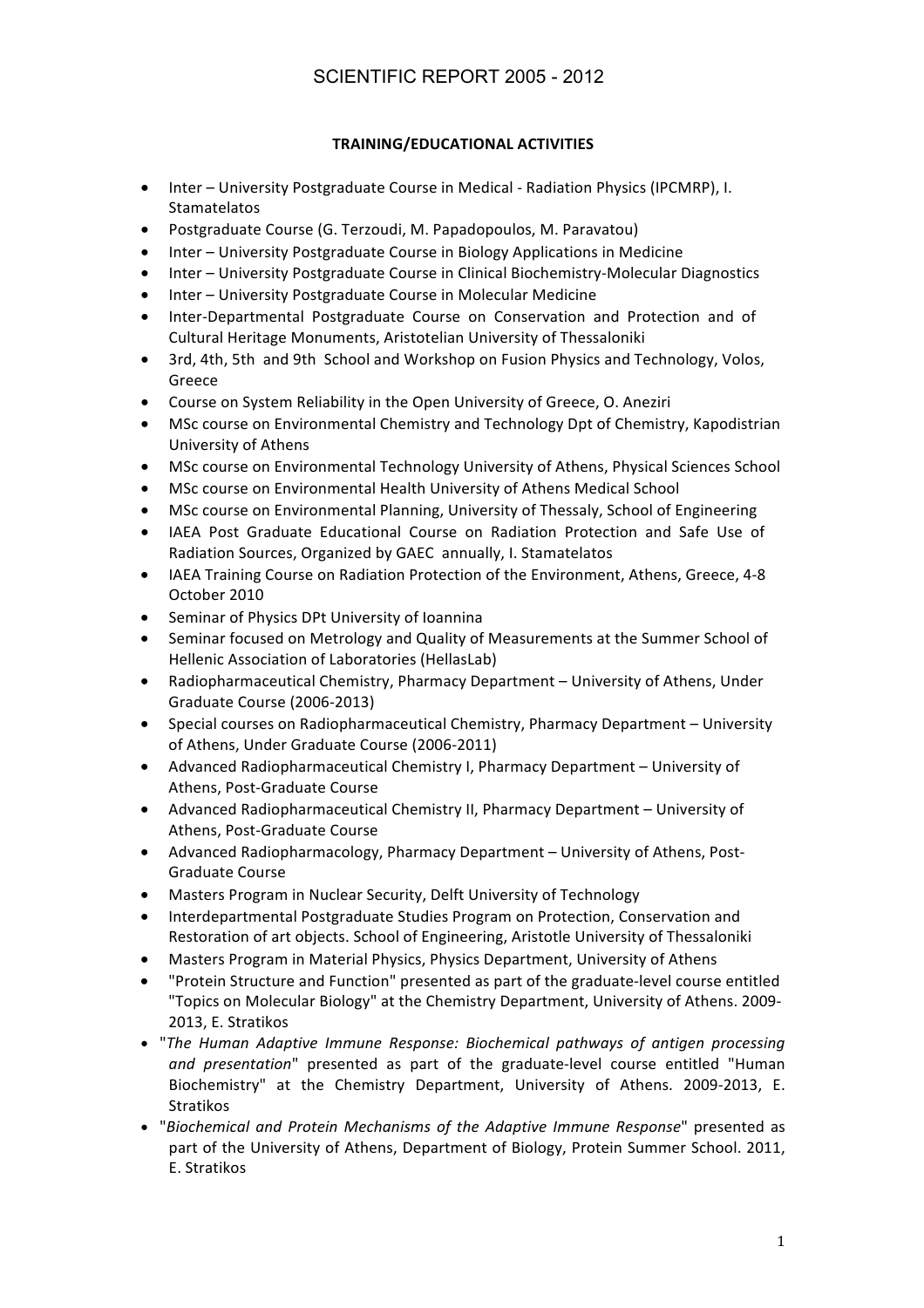- "The Adaptive Immune System: Biochemical mechanisms of antigen presentation" presented as part of the graduate-level course "Molecular and Applied Physiology" of the Medical School of the Univ. of Athens. 2013, E. Stratikos
- "Dissecting the molecular machinery of a novel paradigm in immune response regulation" presented as part of the graduate-level course "Applications of Basic Medical Sciences" of the Medical School, University of Patras. 2013, E. Stratikos
- Lecturer at the Postgraduate Master Program: Thoracic Oncology: Recent Clinical-Laboratory Approach and Research", organized by the Athens Medical School (Professor Dr. K. Syrigos). Title of Class: Mechanisms of Invasion and Metastasis: Angiogenesis" (P. Bouziotis)
- Greek Atomic Energy Commission, Institute of Radiation Physics, Interuniversity Program for Postgraduate Studies in Medical Physics- Radiation Physics (P. Bouziotis)
- Teaching of the subject "Radiopharmaceuticals" within the framework of postgraduate lessons offered by the Institute of Radioisotopes and Radiodiagnostic Products, N.C.S.R. "Demokritos" (P. Bouziotis)
- Seminars in Radiopharmaceuticas, Radiochemistry and Radiobiology at the Summer School, which is annually organized at the N.C.S.R. "Demokritos" (P. Bouziotis)
- Acting Scientific Host for young researchers involved in COST Actions (P. Bouziotis)
- Coordination of the course "Biological effects of ionizing radiation" in the MSc programme "Medical Physics – Radiation Physics". Universities of Athens, Thessaloniki, Ioannina, Thrace and Crete, NCSR "D" and the Greek Atomic Energy Commission. (G. Pantelias, G. Terzoudi)
- Coordinator of the course "Biological effects of ionizing radiation" in the IAEA Post Graduate Educational Course in "Radiation Protection and the safe use of radiation sources". (G. Pantelias, G. Terzoudi)
- Lecturers in the MSc programme "Applications of Biology in Medicine", University of Athens. (G. Pantelias, G. Terzoudi)
- Lecturers in the MSc programme "Clinical Biochemistry-Molecular diagnostics" University of Athens. (G. Pantelias, G. Terzoudi)
- Invited lecturer in the post-graduate (MSc) program on Environmental Chemistry and Technology (National and Kapodistrian University of Athens, Chemistry Dept.) (L. Leondiadis)
- Invited lecturer in the post-graduate (MSc) program on Nutrition and Environment (Harokopio Unversity, Nutrition and Dietetics Dept.). (L. Leondiadis)
- Inter-University Inter-departmental Program of Postgraduate Studies in Medical Physics - Radiophysics (IIPPS MP-R) organized by the Universities of Athens, Ioannina and Thrace, the Hospital Physicists' Institute of the Greek Atomic Energy Commission and NCSR Demokritos (I. Christofidis)
- Dr Yannoukakos is teaching in the post-graduate program of the University of Athens "Molecular Diagnostics and Clinical Chemistry".
- Dr Yannoukakos Dr Konstantopoulou and Dr Fostira have been invited in more than 100 medical conferences since 2005 (organized by oncologists, surgeons, gynecologists etc) to give lectures on Cancer Genetics educating medical doctors of different fields in complex issues of cancer genetics.
- Graduate Program in 'Molecular Physiology', Medical School, University of Athens (2012present), D. Mastellos.
- 'Applications of Biology in Medicine', Faculty of Biology, University of Athens (2007present), D. Mastellos.
- 'Clinical Biochemistry-Molecular Diagnostics', Faculty of Biology, University of Athens (2007-present), iv) 'Molecular Basis of Human Disease', Department of Medicine, University of Crete (2004-present), D. Mastellos.